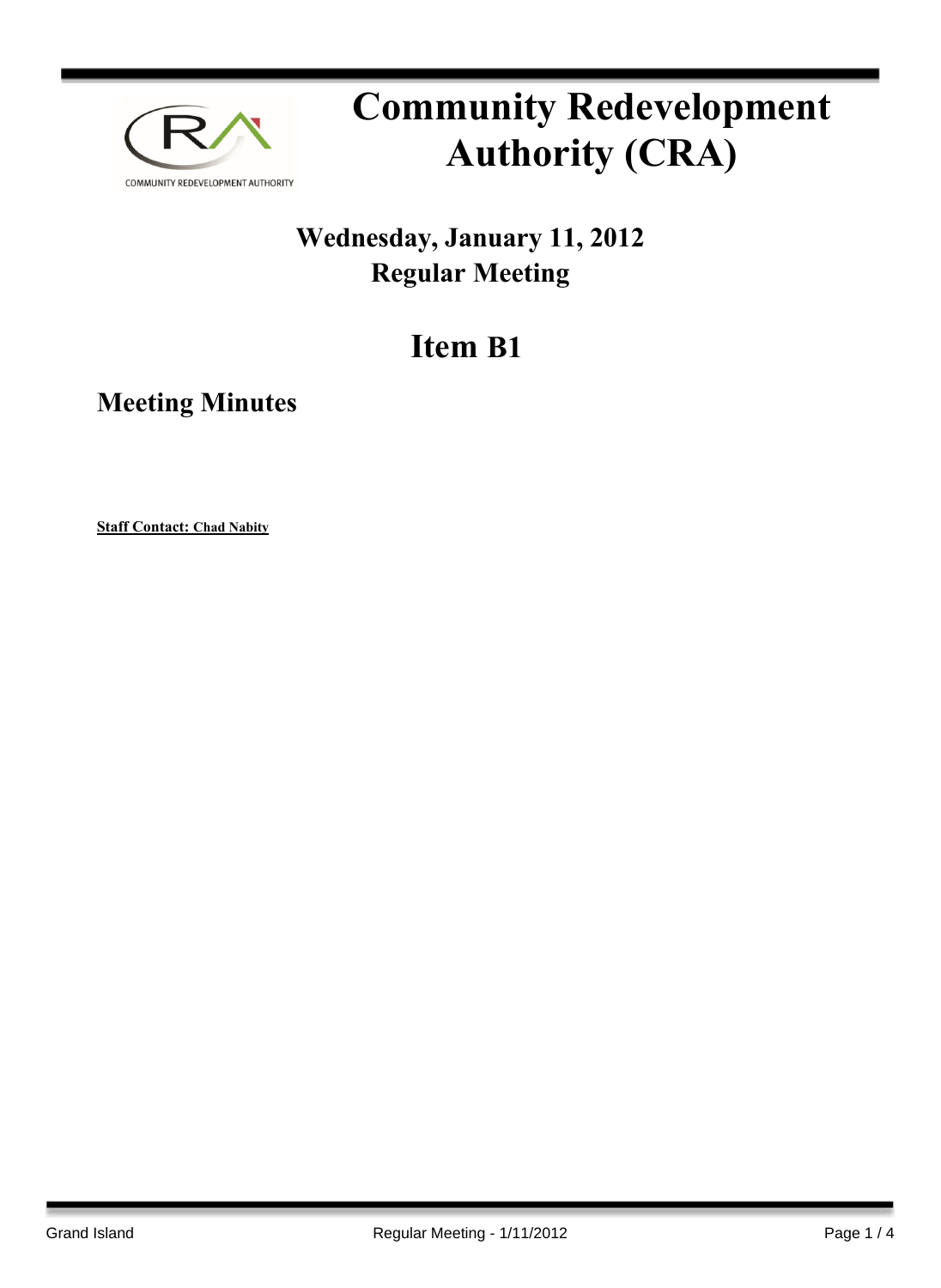#### OFFICIAL PROCEEDINGS

#### MINUTES OF COMMUNITY REDEVELOPMENT AUTHORITY MEETING OF December 14, 2011

Pursuant to due call and notice thereof, a Regular Meeting of the Community Redevelopment Authority of the City of Grand Island, Nebraska was conducted on December 14, 2011 at City Hall 100 E First Street. Notice of the meeting was given in the December 7, 2011 Grand Island Independent.

1. CALL TO ORDER. Barry Sandstrom called the meeting to order at 4:02 p.m. The following members were present: Glen Murray and Sue Pirnie. Also present were; Director, Chad Nabity; Secretary, Rose Woods, Interim Finance Director Jaye Monter, Legal Council Duane Burns, Council Liaison Randy Gard. Michelle Fitzke and Tom Gdowski were absent.

Sandstrom stated this was a public meeting subject to the open meeting laws of the State of Nebraska. He noted that the requirements for an open meeting were posted on the wall easily accessible to anyone who would like to read through them.

- 1. APPROVAL OF MINUTES. A motion for approval of the Minutes for the November 9, 2011 meeting was made by Pirnie and seconded by Murray. Upon roll call vote, all present voted aye. Motion carried unanimously.
- 2. APPROVAL OF FINANCIAL REPORTS. Monter reviewed the financial reports for the period of October 1, 2011 through November 30, 2011. Monter noted the auditors found some additional interest that was added to the October cash around \$5400. Motion was made by Murray and seconded by Pirnie to approve the financial reports. Upon roll call vote, all present voted aye. Motion carried unanimously.
- 3. APPROVAL OF BILLS. The bills were reviewed by Nabity. Motion made by Pirnie and seconded by Murray to approve the bills in the amount of \$2579.23. Upon roll call vote all present voted aye. Motion carried unanimously to approve the payment of bills totaling \$2579.23.

#### 4. CONSIDERATION OF GRANT REQUEST. Billie Berta and Jerri Cuterer, owners of 520 W 3<sup>rd</sup> Street, have requested funding under the façade development program to assist with façade improvements at this location. The anticipated cost of the façade project is \$258,300 with a total cost of \$190,000 of developer equity in updates to the building. Ms. Berta and Ms. Cuterer are asking for a grant of \$70,443.00 to offset the costs of the façade improvements. Improvements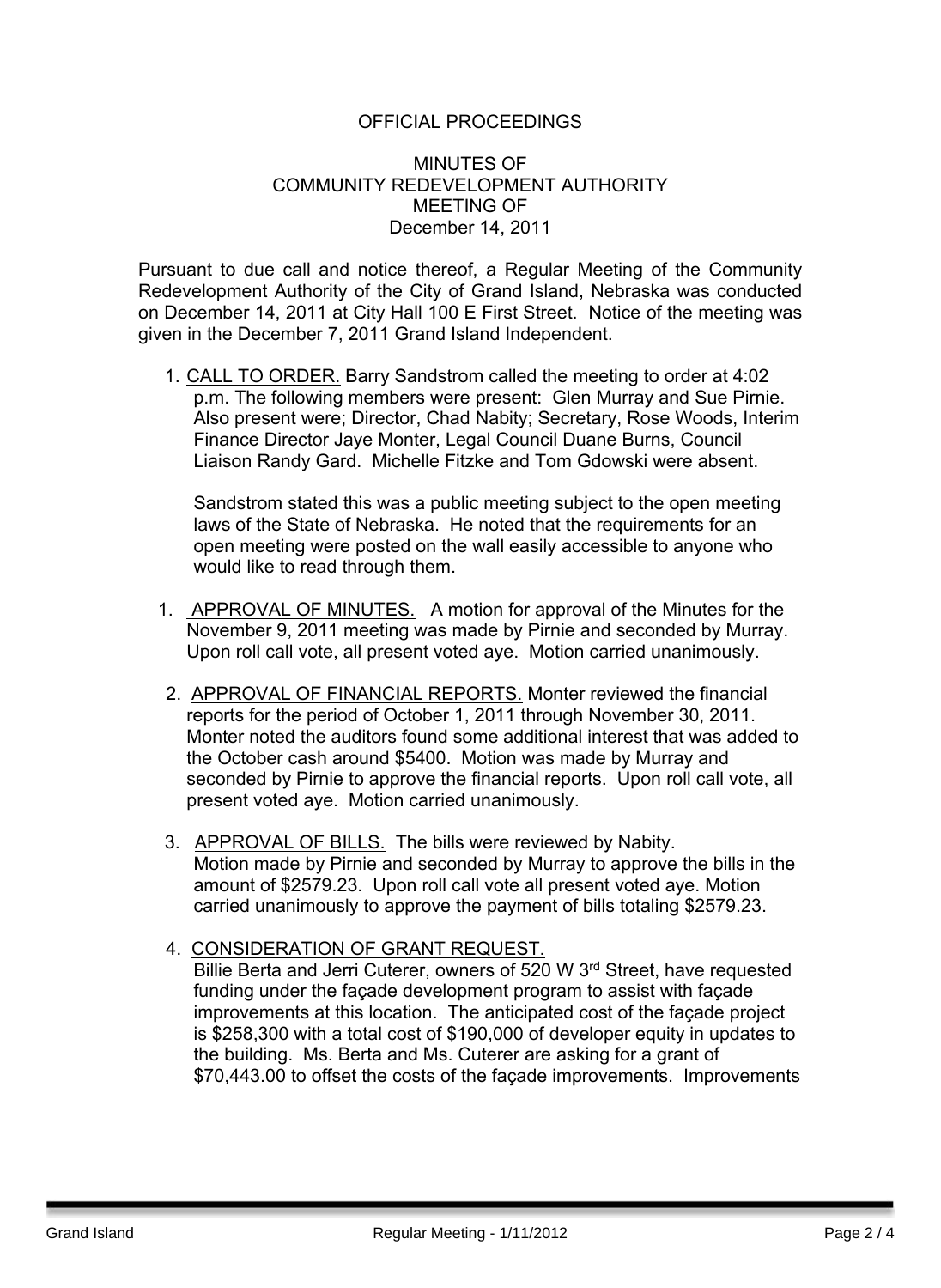will be made to the frontage of 520 W 3<sup>rd</sup>. Carl Mayhew said the building has a lot of late 1920's Americana in the design, which will be restored in the project. This building once served as a Pontiac dealership decades ago. The façade grant will go toward extensive exterior renovations, including replacing boarded transom windows and revealing brick details that have been covered with wood.

Sandstrom thought this was a nice project for "that end of 3<sup>rd</sup> Street". Gdowski who was absent said this was a good project with strong owners/managers. They have a reasonable amount of equity going in from owners and he looks forward to watching their continued success. He would recommend in favor of this façade.

Motion was made by Pirnie to approve the 520 W 3<sup>rd</sup> Façade request for Primative Touch Antique Warehouse in the amount of \$70,443.00. The motion was seconded by Murray. Upon roll call all present voted aye. Motion carried unanimously.

5. REVIEW OF COMMITTED PROJECTS & CRA PROPERTIES. Nabity briefly reviewed the Committed Projects. The first phase of the Wayside horns will be completed this winter and is underway. The Grand Façade is still moving forward; they have all their permits and have started the construction they are looking to finish this spring. Wilmar Realty LLC will request their remaining \$100,000 in October of 2012 for the next fiscal year. The downtown BID is still moving forward as the first project the POW Memorial is completed and the bills should be coming in next month.

#### 6. DISCUSSION CONCERNING PURCHASE/SALE OF REAL ESTATE.

No discussion.

#### 7. APPROVE RESOLUTION OR RESOLUTIONS TO PURCHASE/SELL PROPERTY.

#### 8. DIRECTORS REPORT.

 Nabity told the board the Blight Study for Area 8 should be complete next month. Nabity also stated the amount of money CRA has funded the Façade program for downtown from 2005 to present is \$1.707, 753. Nabity also asked to move the February meeting to the 15<sup>th</sup>.

#### 9. ADJOURNMENT.

Sandstrom adjourned the meeting at 4:30 p.m.

The next meeting is scheduled for January 11, 2012 at 4:00 p.m.